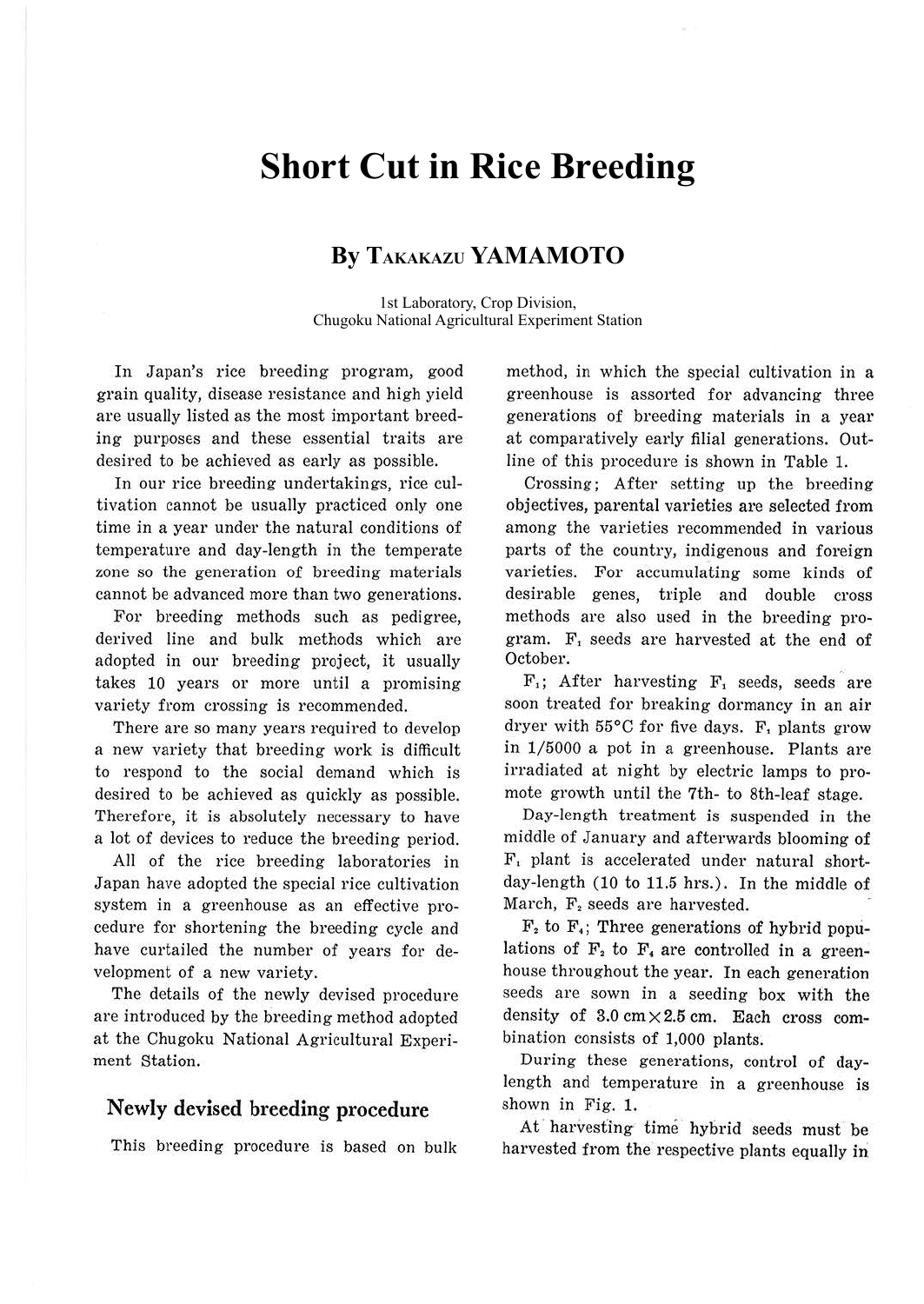|  | Year<br>and<br>season | Generation                | Cultivating condition and some tests                   |
|--|-----------------------|---------------------------|--------------------------------------------------------|
|  | 1) Summer             | Crossing                  | G., About 30 combinations                              |
|  | Winter                | $\mathbf{F}_i$            | G., Pot culture, 15 pots per combination               |
|  | 2) Spring             | $\mathbf{F}_{\mathbf{z}}$ | G., Box culture, Density 3.0 cm $\times$ 2.5 cm        |
|  |                       |                           | 1,000 plants per cross combination                     |
|  |                       |                           | Harvested one seed from one plant                      |
|  | Summer                | $\mathbf{F}_3$            | G., Ditto                                              |
|  | Winter                | F.                        | G., Ditto, Harvested one panicle from one plant        |
|  | 3) Summer             | $\mathbf{F}_s$            | F., Transplanting, Density 30 cm $\times$ 20 cm        |
|  |                       |                           | 1,000 panicles per cross combination,                  |
|  |                       |                           | 5 plants per panicle                                   |
|  |                       |                           | Line and individual selection                          |
|  | 4) Summer             | $\mathbf{F}_a$            | F., Direct seeding                                     |
|  |                       |                           | Yield trial by micro plot design                       |
|  |                       |                           | Test of disease resistance and grain quality           |
|  |                       |                           | Line selection, 10 panicles from line selected         |
|  | 5) Summer             | $\mathbf{F}_{\tau}$       | F., Direct seeding and transplanting                   |
|  |                       |                           | Yield trial by large plot                              |
|  |                       |                           | Test of disease resistance, lodging and grain quality, |
|  |                       |                           | Ecological adaptability test                           |
|  |                       |                           | Line and individual selection                          |
|  | 6) Summer             | ${\bf F_s}$               | F., Direct seeding and transplanting.                  |
|  |                       |                           | Yield trial by large plot                              |
|  |                       |                           | Test of disease resistance, lodging and grain quality  |
|  |                       |                           | Line and individual selection                          |
|  |                       |                           | "Local Number" is assigned                             |
|  | 7) Summer             | $\mathbf{F}_\bullet$      | Forwarded to the respective Pref. Agri. Expt. Stas.    |

#### **Table 1. Outline of rice breeding procedure** which **assorted the cultivation**  in a greenhouse for hastening the generation of hybrid population

Note: G; Greenhouse, F; Field

quantity as far as possible, and attention must be paid so as not to give a bias to the population. In harvesting the  $F_s$  seeds, one panicle is harvested from each plant.

 $F_s$ : At the beginning of May when seeding work is practiced in the ordinary rice cultivation in Japan,  $F_s$  seeds are sown on a nursery bed, by the ear-to-row method, with panicle.

Five plants randomly chosen from one panicle are transplanted as one line with planting density  $30 \text{ cm} \times 20 \text{ cm}$ .

·Before breeders handle the selection, heading day of respective lines is marked with the different color paints corresponding with each group of heading date. Breeders, therefore, can select easily a desirable line according to the color paint marked on a plant.

In this F. generation, selection is carried out on the basis of line. Three major criteria for line selection are that (1) date of maturity is practical one, (2) plant type is desirable, and ( 3) segregation of traits in a line is not so much. In the superior lines selected, one plant is selected as a promising individual.

Furthermore, the respective individuals are put to the indoor test on grain quality in order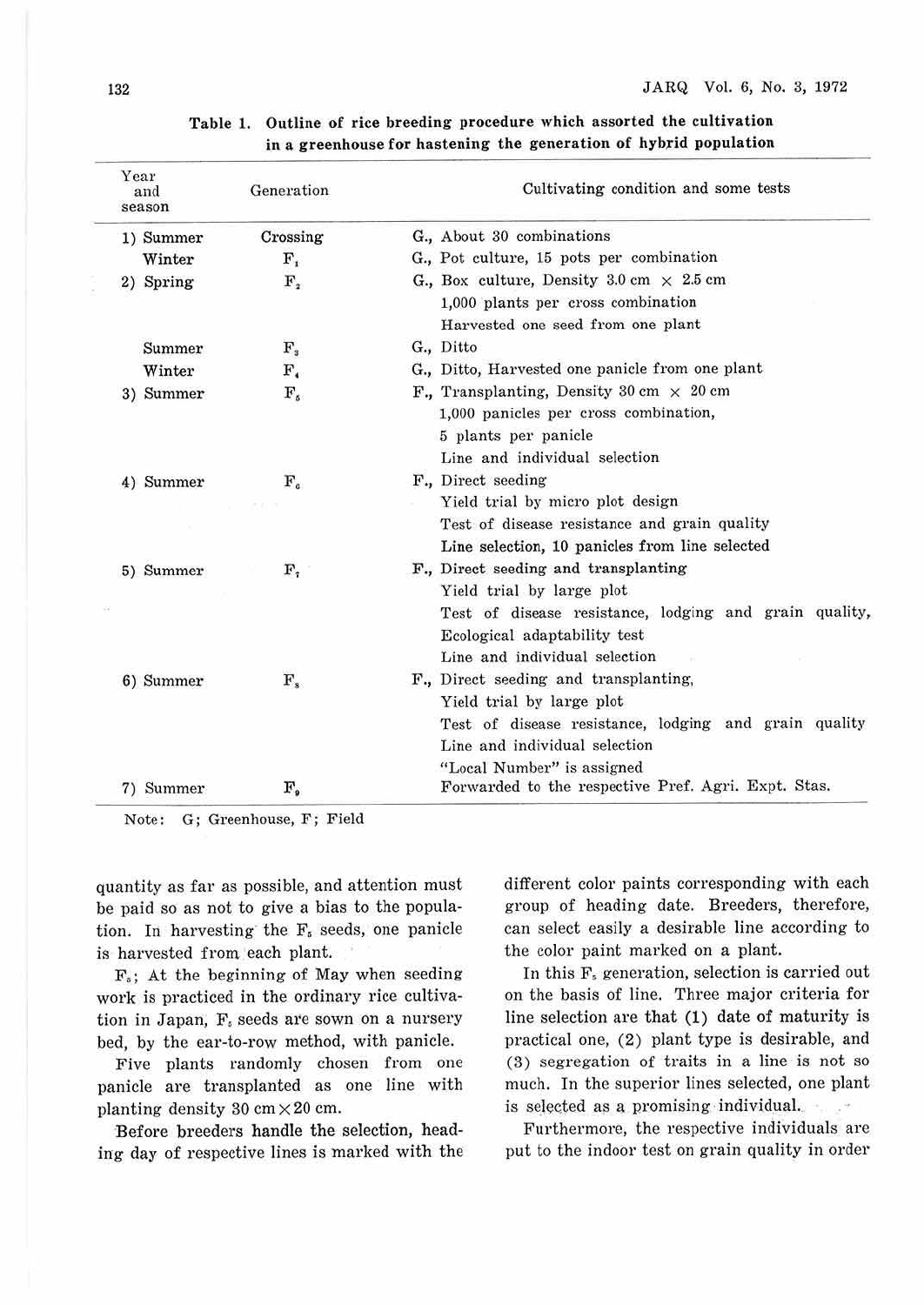

Fig. 1. Temperature and day-length in rice cultivation in a greenhouse



Fig. 2. Automatic apparatus for short day treatment in a greenhouse

to select a superior individual for the succeeding generation.

 $F_6$ ; Lines selected in  $F_5$  generation are assorted into several groups by maturing date, and are put to the yielding test by means of micro plot design under the direct seeding condition (TORIYAMA and SHINODA, 1965). On the other field where much nitrogenous fertilizer is applied, the respective lines are subjected to the test for blast resistance.

According to yield, grain quality, plant type, blast and lodging resistance, line selection is carried out strictly in this generation. The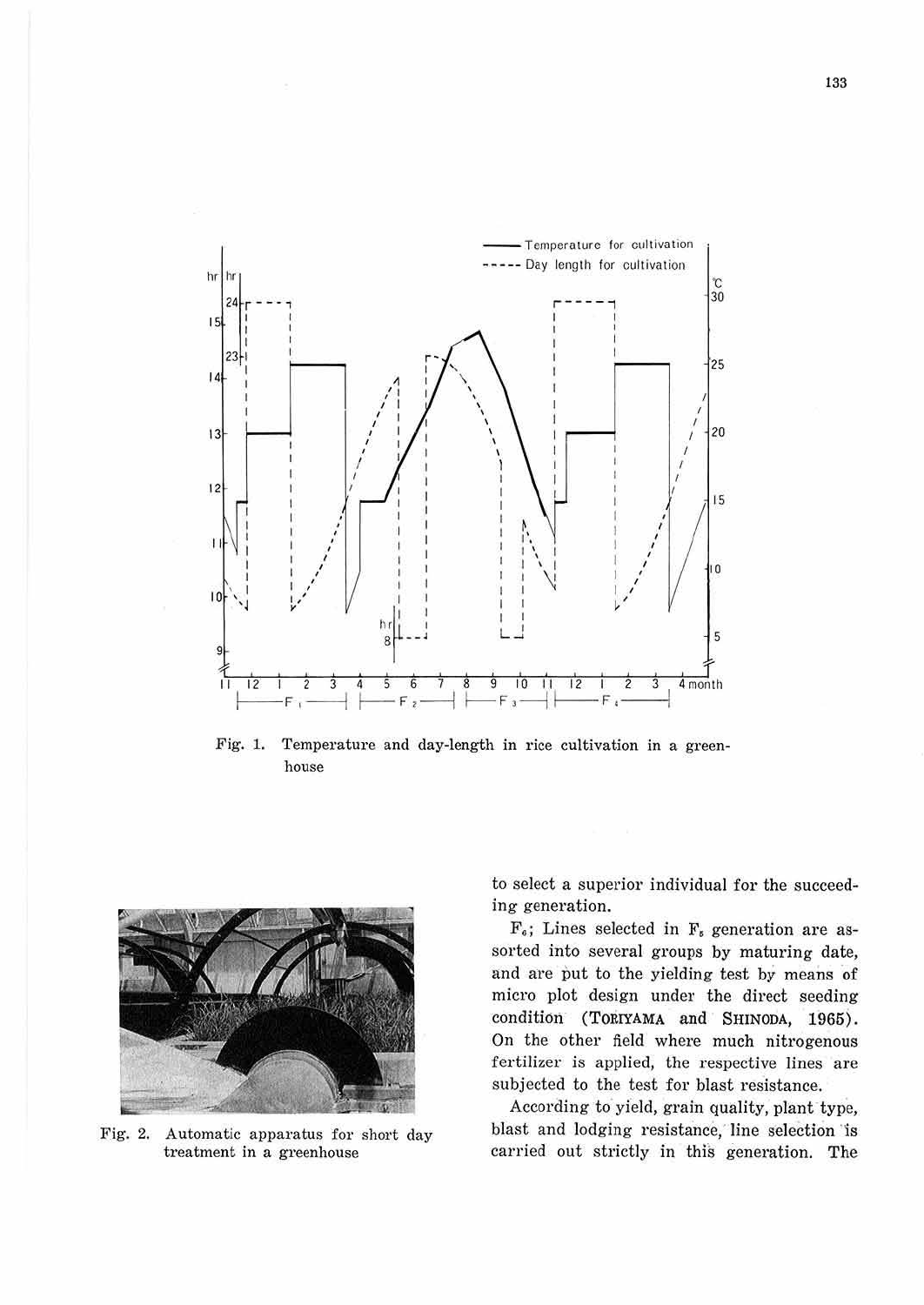respective lines thus selected are listed in the breeder's note as the promising lines. Ten panicles are picked from each line selected and reserved as family seeds consisted of 10 lines for the succeeding generation.

F,; Four major works carried out in this generation are (1) yield test under the direct seeding condition, (2) ecological adaptability test of the bred lines for the respective regions, (3) test of resistance against blast and leaf blight, and (4) line and individual selection. The last work is practiced by means of the results of the other tests.

 $F_s$ ; Superior lines are put to the same kind of tests as those in  $F<sub>r</sub>$ . Of these lines a certain line, which is confirmed to be superior to the check variety in adaptability for a certain region, is assigned a "Local Number".

F.; The line with a "Local Number" is forwarded in the year following to the respective Prefectural Agricultural Experiment Stations where trial cultivation is carried out for one or two years in "the recommendable variety determining test".

### **Some incidental problems of the breeding procedure**

1) In this breeding procedure there are four times for seed to be sown immediately after harvesting, especially from F, to F. generation. Therefore, germination trouble appears due to variety of ripening and various degrees of dormancy. This defect may cause skew of gene constitution of hybrid population with advance of generation. For breaking dormancy a few devices practiced are that seeds are kept (1) in moisture with 45°0 to 50°C for 3 to 5 days (IWASHITA and SHINYA, 1970), (2) in air dryer with 40°C to 43°C for 10 days (ASAKUMA, 1965) and (3) with 50°C to 55°C for five days (IWASHITA and SHINYA, 1970).

Conversely, breeder can put existence of dormancy to a good use to eliminate viviparous seeds from population. It is very easy for breeder to eliminate viviparous seeds by means of germination test which is done just after harvesting seeds. In this work much attention should be paid not to eliminate favorable genes with elimination of viviparous seeds.

2) During the period when rice plants grow in a greenhouse, plant is cultivated under different conditions on the point of seeding density, temperature and day-length from ordinary rice cultivation.

When rice plants grow under extremely high seeding density or much application of nitrogenous fertilizer in a greenhouse, severe competition is brought about among plants.

Actually, the more nitrogenous fertilizer is applied, the less quantity of seed on dwarf plant is produced in comparison with that on tall plant.

In our laboratory breeders have managed rice growth under a small quantity of fertilizer and harvested the same quantity of seeds from the respective plants to avoid skew of genetic constitution of hybrid population.

3) Regarding the artificial selection handled during the cultivation in a greenhouse, selection of this kind seems to be very effective because breeders are able to manipulate the  $F_s$  population in which the desirable genotypes are included with high frequency.

Actually, breeder has handled the hybrid population against cool weather tolerance, blast disease and leaf blight resistance in a greenhouse.

Besides, it will be necessary to investigate an effect of selection on the metric traits such as culm length, panicle number, physiological traits and yielding ability.

In these selection works, selection for certain gene of plant may cause the elimination of other desirable gene or genes. Many problems concerned with the artificial selection should be solved on the order of traits in selection, selection intensity and genetic correlation between traits.